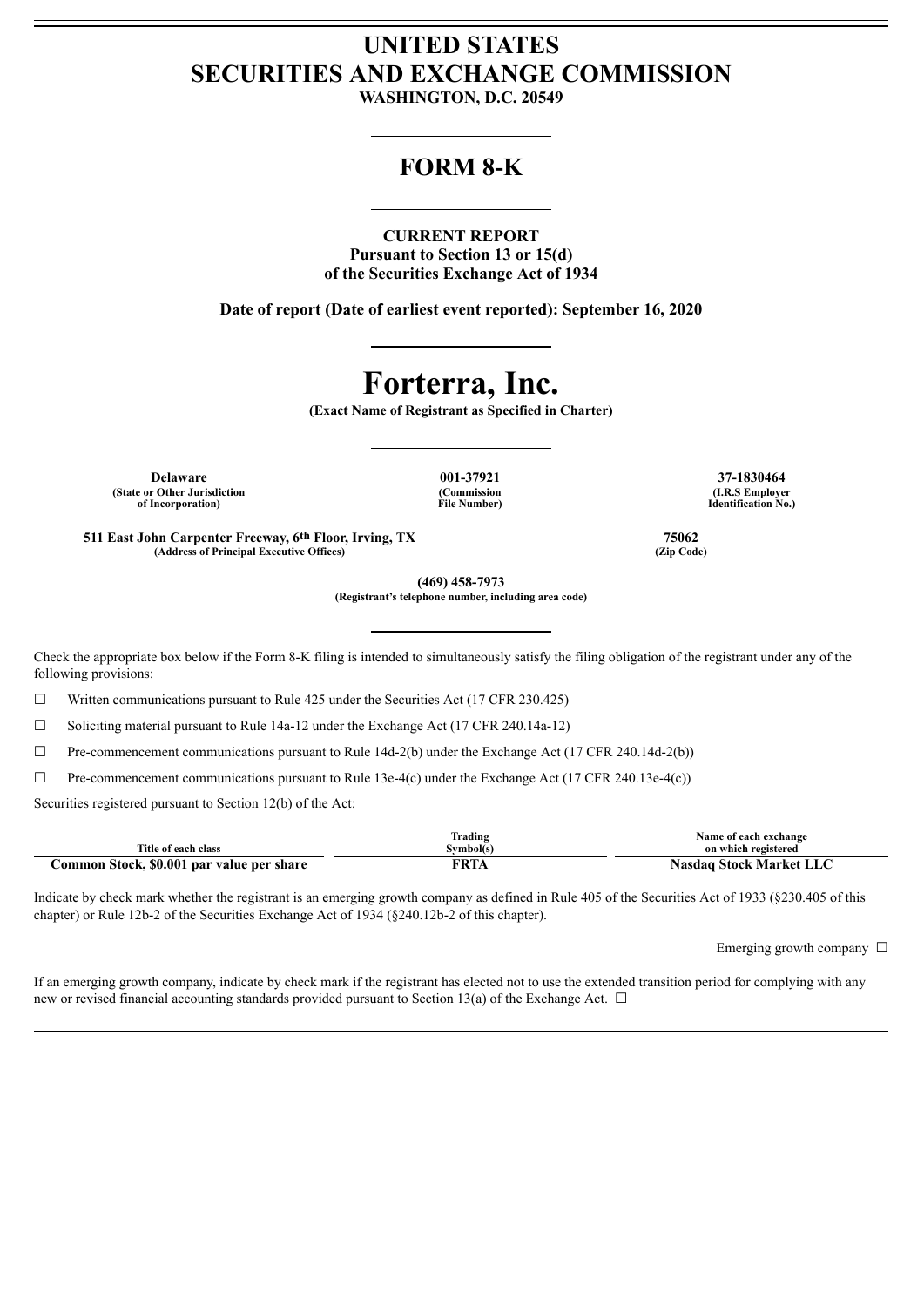#### **Item 8.01. Other Events.**

On September 16, 2020, Forterra, Inc. (the "Company") issued a press release announcing the pricing of the previously announced offering by its largest stockholder, Forterra US Holdings, LLC, an affiliate of Lone Star Funds, of 10,000,000 shares of the Company's common stock, par value \$0.001. A copy of the press release is attached hereto as Exhibit 99.1 and incorporated herein by reference.

#### **Item 9.01. Financial Statements and Exhibits.**

(d) *Exhibits*.

#### 99.1 Press Release issued by Forterra, Inc. on [September](#page-3-0) 16, 2020.

104 Cover Page Interactive Data File – The cover page from the Company's Current Report on Form 8-K filed on September 17, 2020 is formatted in Inline XBRL (included as Exhibit 101).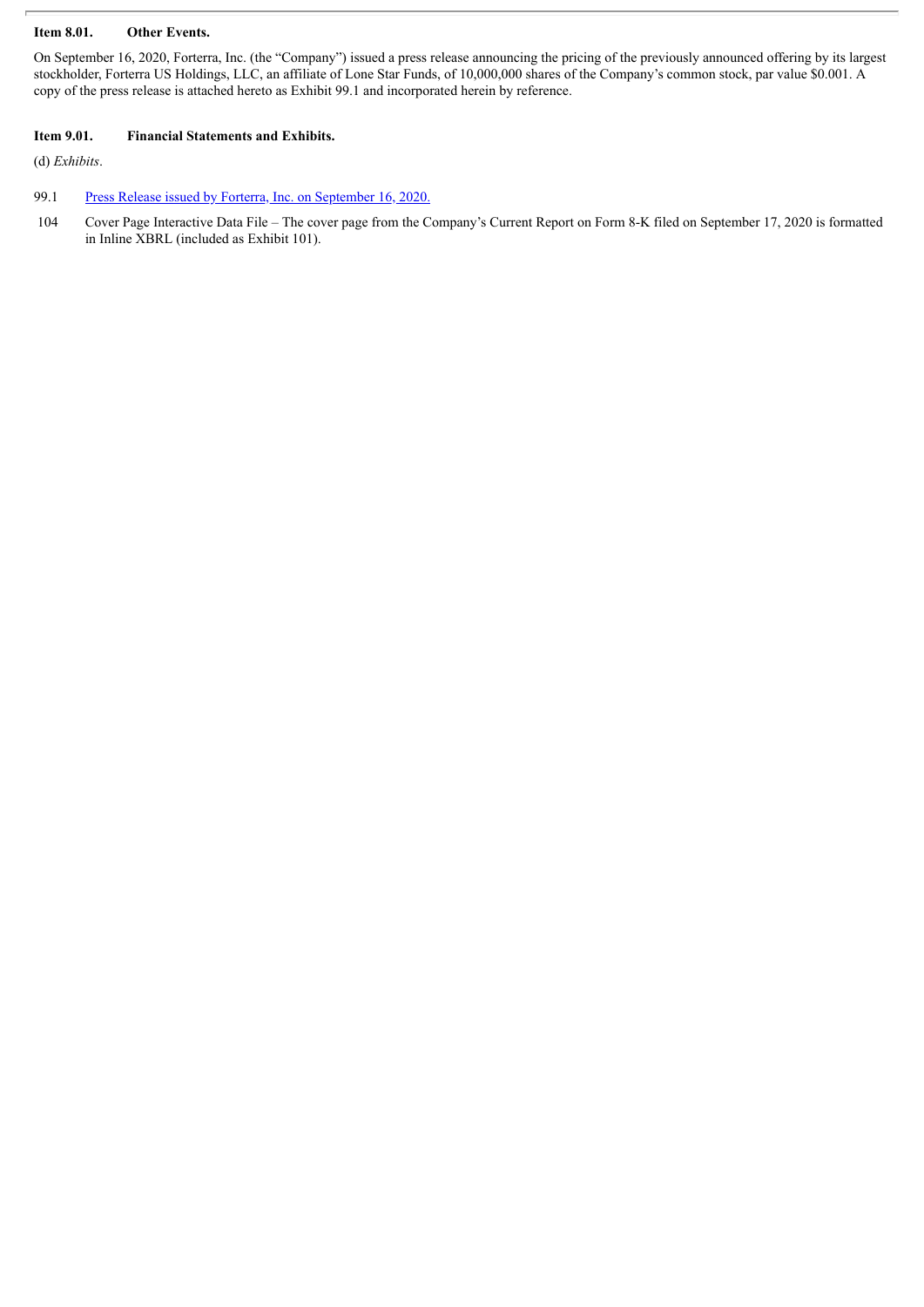### **SIGNATURE**

Pursuant to the requirements of the Securities Exchange Act of 1934, the registrant has duly caused this report to be signed on its behalf by the undersigned hereunto duly authorized.

Forterra, Inc.

/s/ Lori M. Browne

Lori M. Browne Senior Vice President, General Counsel and Secretary

Date: September 17, 2020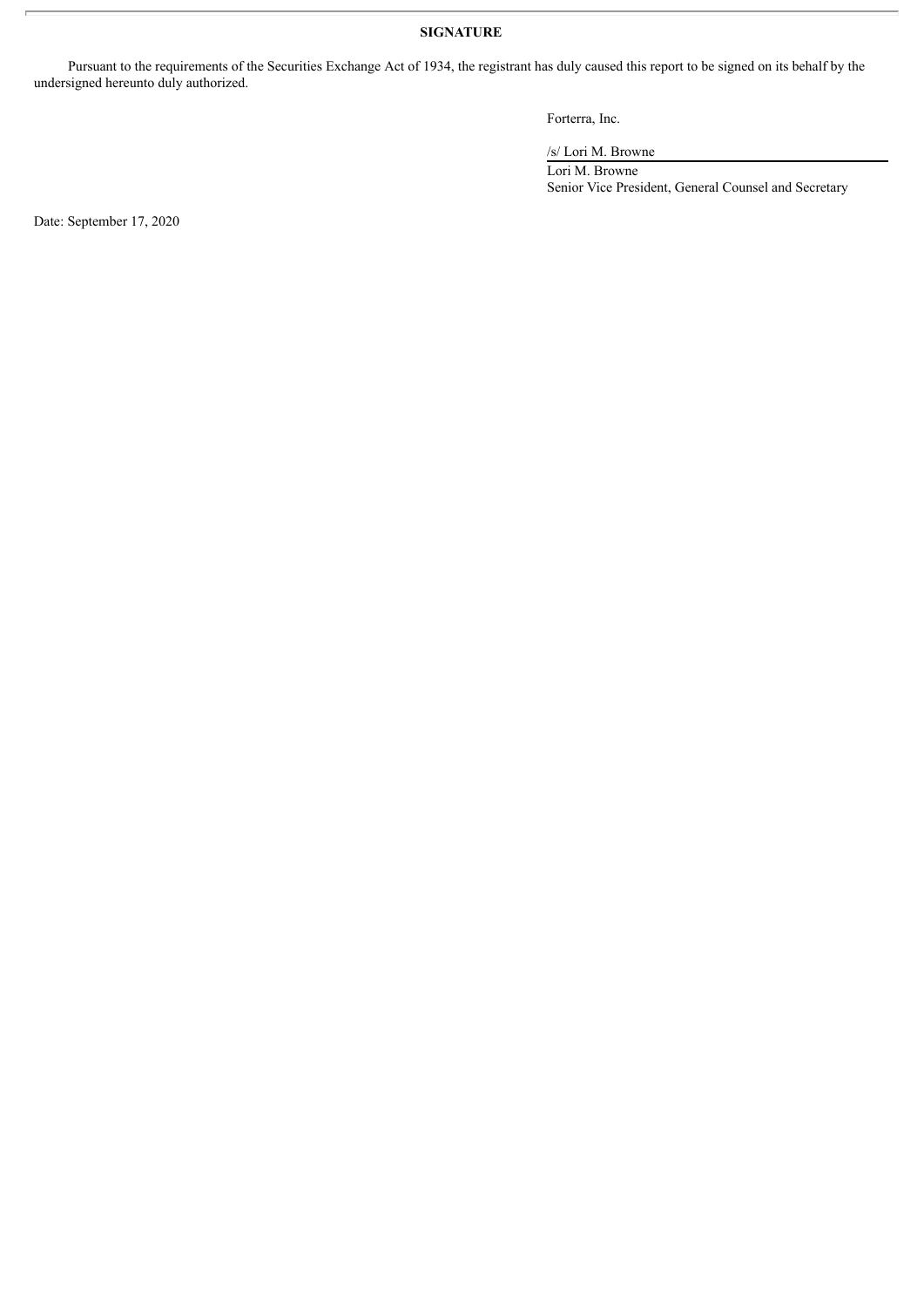<span id="page-3-0"></span>

#### **FORTERRA ANNOUNCES PRICING OF SECONDARY OFFERING OF 10,000,000 SHARES**

IRVING, TX (September 16, 2020) – Forterra, Inc. (the "Company" or "Forterra") (NASDAQ: FRTA) announced today the pricing of the previously announced underwritten secondary offering by the Company's largest stockholder, an affiliate of Lone Star Funds (the "Selling Stockholder"), of 10,000,000 shares of common stock of the Company, at a price of \$13.50 per share (before underwriting discounts and commissions). The Selling Stockholder has also granted the underwriters a 30-day option to purchase up to an additional 1,500,000 shares of common stock of the Company at the public offering price. The Selling Stockholder will receive all of the proceeds from the sale of shares in this offering. No shares are being sold by the Company. The offering is expected to close on September 21, 2020.

Credit Suisse, BofA Securities and Citigroup are acting as joint book-running managers and representatives of the underwriters for the offering. Deutsche Bank Securities, RBC Capital Markets and Truist Securities are acting as book-running managers for the offering.

The Company has filed a shelf registration statement (including a prospectus) on Form S-3 with the U.S. Securities and Exchange Commission (the "SEC") for the offering to which this communication relates. The registration statement was declared effective on December 27, 2019. Before you invest, you should read the base prospectus in that registration statement, the accompanying prospectus supplement and other documents the Company has filed with the SEC for more complete information about the Company and this offering. You may obtain these documents for free by visiting EDGAR on the SEC's website at www.sec.gov. Alternatively, copies of the prospectus supplement and accompanying base prospectus relating to the offering, when available, may be obtained from:

Credit Suisse Securities (USA) LLC By mail: Attn: Prospectus Department, 6933 Louis Stephens Drive, Morrisville, North Carolina 27560, United **States** By phone: 1-800-221-1037 By e-mail: usa.prospectus@credit-suisse.com

> Deutsche Bank Securities Inc. Attn: Prospectus Group 60 Wall Street New York, NY 10005-2836 Email: prospectus.cpdg@db.com

BofA Securities NC1-004-03-43 200 North College Street, 3rd Floor Charlotte, NC 28255-0001 Attention: Prospectus Department Email: dg.prospectus\_requests@bofa.com

RBC Capital Markets, LLC Atnn: Equity Syndicate 200 Vesey Street, 8th Floor New York, NY 10281-8098 Email: equityprospectus@rbccm.com Phone: 899-822-4089

**Citigroup** c/o Broadridge Financial Solutions 1155 Long Island Avenue Edgewood, New York 11717 telephone: 1-866-803-9204

Truist Securities, Inc. Attention: Prospectus Department 3333 Peachtree Road NE, 9th floor Atlanta, Georgia 30326 TruistSecurities.prospectus@Truist.com